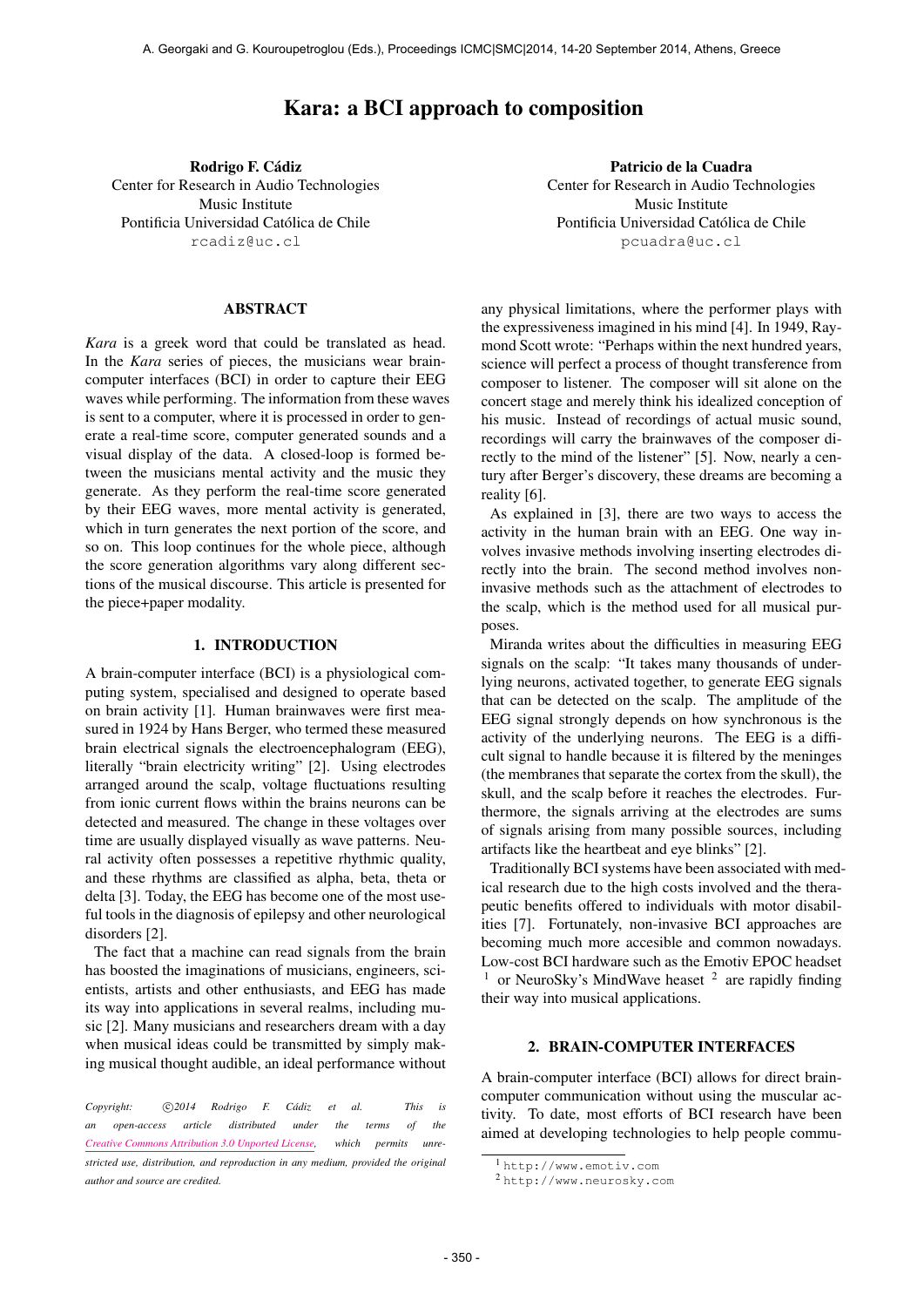nicate with computer systems or control mechanical tools, such as a wheelchair or a prosthetic organ [8].

As Gurkok and Nijholt notice, "BCIs are not yet capable of transforming a scene that we imagine in our head into shapes and colours; or a melody into notes. They cannot create art on our behalf. However, BCIs can make a significant contribution to the arts with the inner state information they provide" [1].

Research into BCI for music is an interesting arena for the development of new possibilities in recreational and therapeutic devices for people with physical and neurological disabilities. Miranda refer to such systems as braincomputer music interfaces (BCMI) [2].

During the 1960s and 1970s biofeedback was incorporated in artistic applications, most notably within the context of experimental music such as in the compositions of Alvin Lucier and David Rosenboom [9]. Lucier's Music for Solo Performer, from 1965, was the first brainwave musical composition. This was a piece for percussion instruments made to resonate by the performers EEG waves [10]. Up to date, several artistic [1] [11], gaming [12], and musical applications have been proposed based on BCI technology. Most of them are attempts to sonify EEG signals directly [3] [8] [13] [14], but others have developed other approaches, such as the rendering of musical chords with organic nuances [4], real-time notation [15], networked musical performances [16], and the study of the differences between music imagery an music perception [17].

One of the key elements of BCMI systems for creating and performing music is the way in which the brain affects the relationship between music the user, and an audience [7]. Performing with BCMIs usually requires a performer to have wired electrodes placed on their scalp, connected to a computer. For highly accurate brain wave measurements the performer must remain very still to avoid electrode movement, which is musically non-natural, as involuntary movements can introduce noise to the signal. This is the main reason why a dry, single-based electrode device such as NeuroSky's Mindwave appear as a attractive alternative for BCMI-based music generation.

We now briefly describe the two low-cost BCI hardware for musical purposes that were used in the *Kara* series of pieces.

## 2.1 NeuroSky Mindwave

The NeuroSky Mindwave has been carefully reviewed in [18]. It is basically a bluetooth headset containing only one electrode that is capable of detecting EEG signals. The device can produce ten channels of data, including power readings of seven spectral bands, the time domain signal from the single electrode and two processed signals corresponding to the user's attention and meditation levels. The meditation signal correlates to the alpha levels, while the attention is not specified, however [18] reports a correlation between the user's attention and the signal provided by this device.

#### 2.2 Emotiv EPOC

The Emotiv EPOC is described in [3]. This device is a wireless interface for the acquisition and processing of human EEG signals. It contains 14 saline electrodes meant to be placed directly on the scalp. The EPOC has a strong community of developers and researchers who have adapted the device for a variety of different purposes. According to Emotiv's website, "the EPOC uses a set of 14 sensors plus 2 references to tune into electric signals produced by the brain to detect the users thoughts, feelings and expressions in real time. The EPOC connects wirelessly to PCs running Windows, Linux, or MAC OS X". This device generates signals that measure the user's meditation, excitement, frustration and engagement levels. It can also provide signals that detect smiles, blinks, eyebrow and furrow movements, and spatial orientation by means of an embedded gyroscope.

## 3. KARA

*Kara* is a greek word that could be translated as head. There are currently two pieces of the Kara series: *Kara I* for flute, violoncello, BCI, computer music and visuals, and *Kara II*, for solo flute, BCI, computer music and visuals. In the *Kara* series, the musicians wear brain-computer interfaces (BCI) in order to capture their EEG waves while performing. The information from these waves is sent to a computer, where it is processed in order to generate a realtime score, computer generated sounds and a visual display of the data. A closed-loop is formed between the musician's mental activity and the music they generate. As they perform the real-time score generated by their EEG waves, more mental activity is generated, which in turn generates the next portion of the score, and so on. This loop continues for the whole piece, although the score generation algorithms vary along different sections of the musical discourse.

We decided to incorporate a visual counterpart to the piece. The main reason behind the addition of a visual score is that, as [19] notices, despite the claim that the BCI-based music is controlled from the brain activity, it is very hard for the audience to imagine what the performer is going through, what the brain is actually controlling and in what extent. As a consequence, the music produced is completely abstracted from any visible cause-effect relationship, leaving no cues for the audience to understand what is being controlled or how. We incorporated a visual respresentation of the EEG data so that the audience could visually relate some aspects of the mental processes of the performers to the overall performance. The visuals were done in Processing<sup>3</sup>, based on Elliot Larsons Fractal Batons code, released under Creative Commons. A still of the visuals can be seen in the background of figure 5.

All audio and score processing was done in MaxMSP. In *Kara*, the score is generated in real-time using the data captured by a EEG device. This is very similar to what is described in [15], where the authors provide brainwave control over a musical score in real time. Their approach

<sup>3</sup> <http://www.processing.org>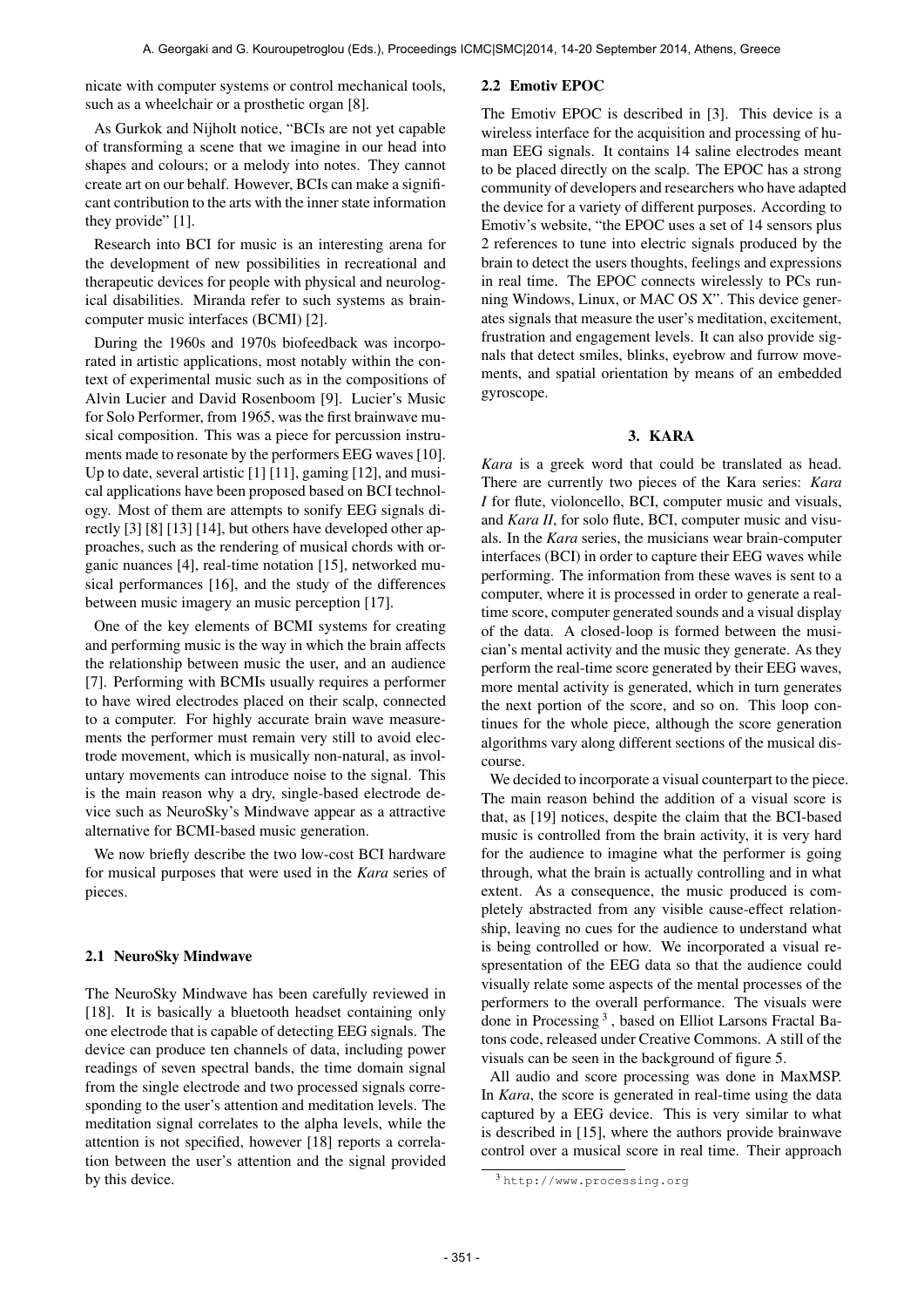combines measuring EEG data with mappings to allow a user to influence a score presented to a musician in a compositional and/or performance setting. In our case, in contrast, the musician itself generates the next portion of the score by its own mental activity. *Kara I* in particular, requires two NeuroSkys MindWave BCIs. *Kara II* uses only one, and it can also utilize data from the Emotiv's EPOC device as an alternative.



Figure 1. Screenshot of the BrainWave interface window, displaying the attention and meditation signals over a period of time. This data, along with the rest of EEG signals, is sent by this program over the network using the OSC protocol.

## 3.1 Kara I

We now provide a more detailed description of *Kara I*, as *Kara II* is a very similar piece that differs only in the instrumentation, but retains a lot of the characteristics of *Kara I*. It is probably worth mentioning that *Kara III*, a piece for BCI and computer music, with no instrumental performance, is currently on the early stages of composition.

In the case of *Kara I*, the EEG data captured by the headset is handled by the BrainWave OSC application<sup>4</sup>, built by Trent Brooks and George Khut. A screenshot of this application is displayed in figure 1. The OSC data is sent to a MaxMSP control patch built by the composer, shown in figure 2.

*Kara I* is structured in eight sections. As this piece uses the MindWave headsets, it takes advantage of the meditation and attention signals that this device provides. Each one of the sections emphasizes different aspects of the musical discourse based on these two signals and the a subset of the other EEG signals as well. For example, in the first two sections, the pitches and durations to be performed by the two musicians are derived exclusively from the meditation signals coming for both instruments, while in the middle sections, this material comes from the combination of one instrument's meditation signal and the other instrument's attention signal.



Figure 2. Main MaxMSP control patch. This patch receives the OSC data from the performer's headsets and realizes all the necessary algorithms and calculation to generate a score for the musicians to perform. This control panel allows to start and stop the piece, monitor the EEG data values, audio levels, and score progression, and allows remote control of the application from an iPad tablet.

The evolution of the dynamics, shown in colors in the score, is calculated from a linear combination of the Delta and Low Gamma signals of both performers. There are two modes of operation for the durations of each section. The first mode fixes the duration of each section in approximately one minute, while the other allows for a real-time determination by the computer operator on stage.

The on-the-fly score is shown to the performers using a computer monitor on stage, as depicted in figure 3. As is it possible to observe on that figure, there are two staves for each performer containing the music that they must perform now and the music they should perform next. There are also general indications for the sections, shown in red, and more specific performance indications above each staff, shown in black. A gliding cursor indicates the current time and the note that each performer should be playing at the moment. The duration notation is proportional. Dynamics are shown in colors in real-time, from white to red. As the background gets more red, the performance should be louder.

There is also a computer music soundfile that accompanies the live performance. The intensity of this audio signal is also controlled by the musician's meditation and attention signals.

Figure 4 shows a picture of the premire of this piece at the Contemporary Music Festival of the Pontificia Universidad Católica de Chile on November 2013, in Santiago, Chile. Each performer wears a MindWave headset, connected wireless to the computer out of stage, monitored by the composer. Behind the performers there is a screen showing the visual score of the piece that the audience sees. The score is displayed in the computer monitor in front of the musicians, and it is not seen by the audience. A video of this performance can be seen on YouTube at the URL [https://www.youtube.com/](https://www.youtube.com/watch?v=qjumX8J0jQE) [watch?v=qjumX8J0jQE](https://www.youtube.com/watch?v=qjumX8J0jQE).

<sup>4</sup> <https://github.com/trentbrooks/BrainWaveOSC>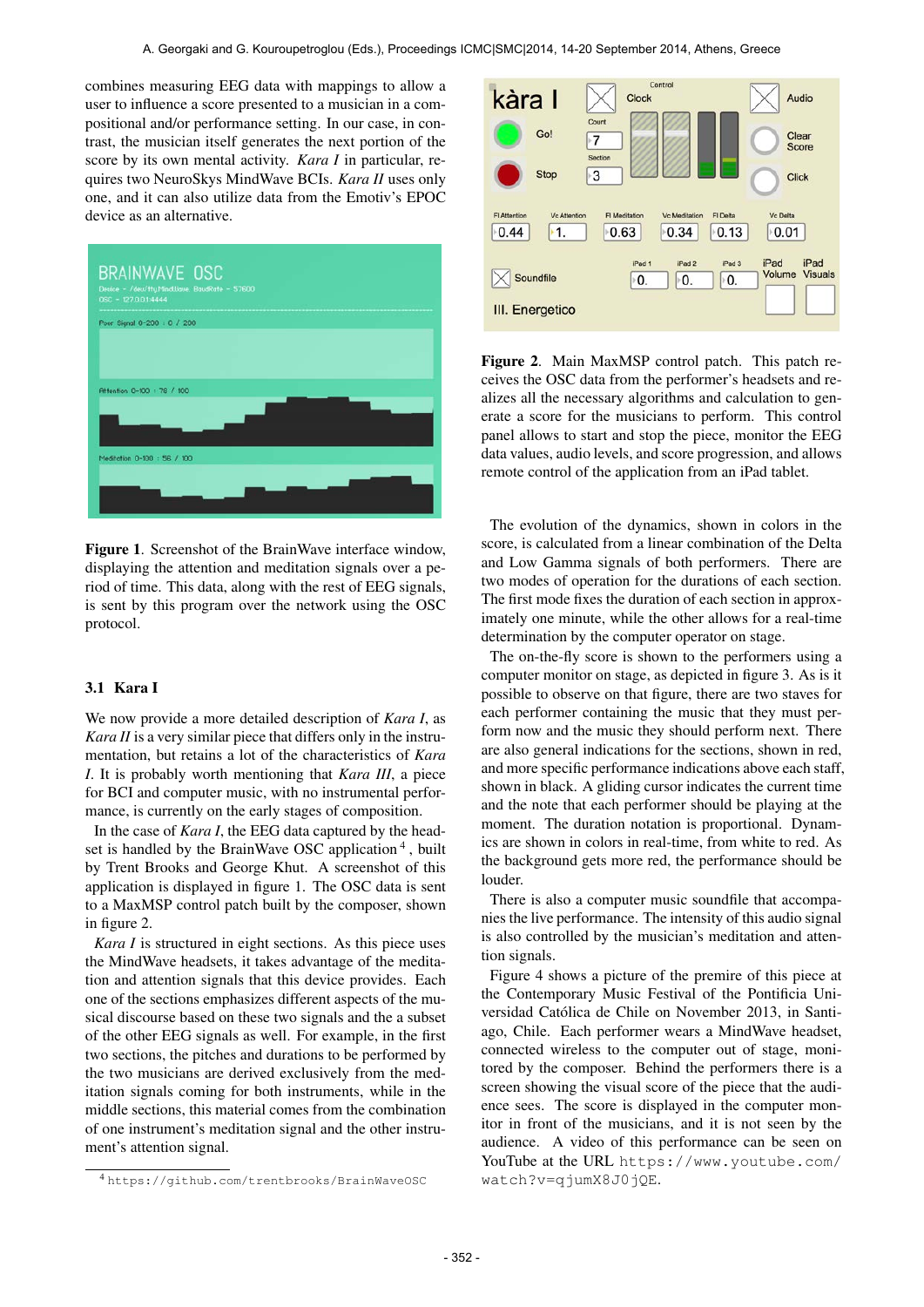II. Fragmentación, con expresividad



Figure 3. Screenshot of *Kara I*'s real-time score as seen by the musicians on stage. The score is generated on the fly by the MaxMSP application. The score uses separate staves for the flute and violoncello. Intensity of the sound production (dynamics) is shown in red. Durations are proportional. A gliding cursor indicates the actual note to be performed. The section descriptor is shown at the top of the window and specific articulation instructions are shown above each staff.

## 3.2 Kara II

In the case of *Kara II*, the EEG can be provided by either NeuroSky's Mindwave or the Emotiv's EPOC headsets. In the latter case, data captured by the headset is handled by the MindYourOSCs application<sup>5</sup> and sent to MaxMSP over the network, and the meditation, excitement, frustration and engagement signals are used to generate the realtime score.

Figure 5 shows a picture of the premire of *Kara II* in May 2014 by Patricio de la Cuadra at the XIII Concierto GEMA, Sala Isidora Zegers, University of Chile, in Santiago, Chile. A video of the performance is available on YouTube at the URL [https://www.youtube.com/](https://www.youtube.com/watch?v=pMwznnYi2Ig) [watch?v=pMwznnYi2Ig](https://www.youtube.com/watch?v=pMwznnYi2Ig).

## 4. CONCLUSIONS

We have presented *Kara*, a set of pieces that rely on BCI technology in order to generate musical in real-time. The EEG data is used to derive a musical score on-the-fly. A closed-loop is then formed between the musicians mental activity and the music they generate as they perform. As they play the real-time score generated by their EEG waves, more mental activity is generated, which in turn generates the next portion of the score. One of the most interesting aspects of these pieces is this kind of strange loop that lasts for the whole piece, although the score generation algorithms vary along different sections of the musical discourse. Another important conclusion is that current lowcost technology allows for the creation of very powerful and interesting musical applications based on the capture of EEG signals and the usage of BCI devices.



Figure 4. Musicians Patricio de la Cuadra (flute) and María Gabriela Olivares (violoncello) performing *Kara I* wearing NeuroSky's MindWave headsets. The score is displayed in real-time in the computer monitor at the front.



Figure 5. Patricio de la Cuadra (flute) performing *Kara II* wearing an Emotiv's EPOC headset. Behind the performer there is a screen showing the visual score of the piece that the audience sees.

#### Acknowledgments

*Kara I* and *Kara II* were composed in collaboration with Patricio de la Cuadra, flute, and María Gabriela Olivares, violoncello, thanks to research grants from Vicerrectoría de Investigación, Pontificia Universidad Católica de Chile, and Fondo de Fomento de la Musica Nacional, Consejo ´ Nacional de la Cultura y las Artes, Government of Chile.

## 5. REFERENCES

- [1] H. Gurkok and A. Nijholt, "Affective brain-computer interfaces for arts," in *Affective Computing and Intelligent Interaction (ACII), 2013 Humaine Association Conference on*. IEEE, 2013, pp. 827–831.
- [2] E. R. Miranda, "Brain-computer music interface for composition and performance," *International Journal on Disability and Human Development*, vol. 5, no. 2, pp. 119–126, 2006.
- [3] A. Stella, "Auditory display of brain oscillatory activity with electroencephalography," Ph.D. dissertation, Universidad Pompeu Fabra, Barcelona, 2012.

<sup>5</sup> [http://sourceforge.net/projects/mindyouroscs/](http://sourceforge.net/projects/mindyouroscs/ )